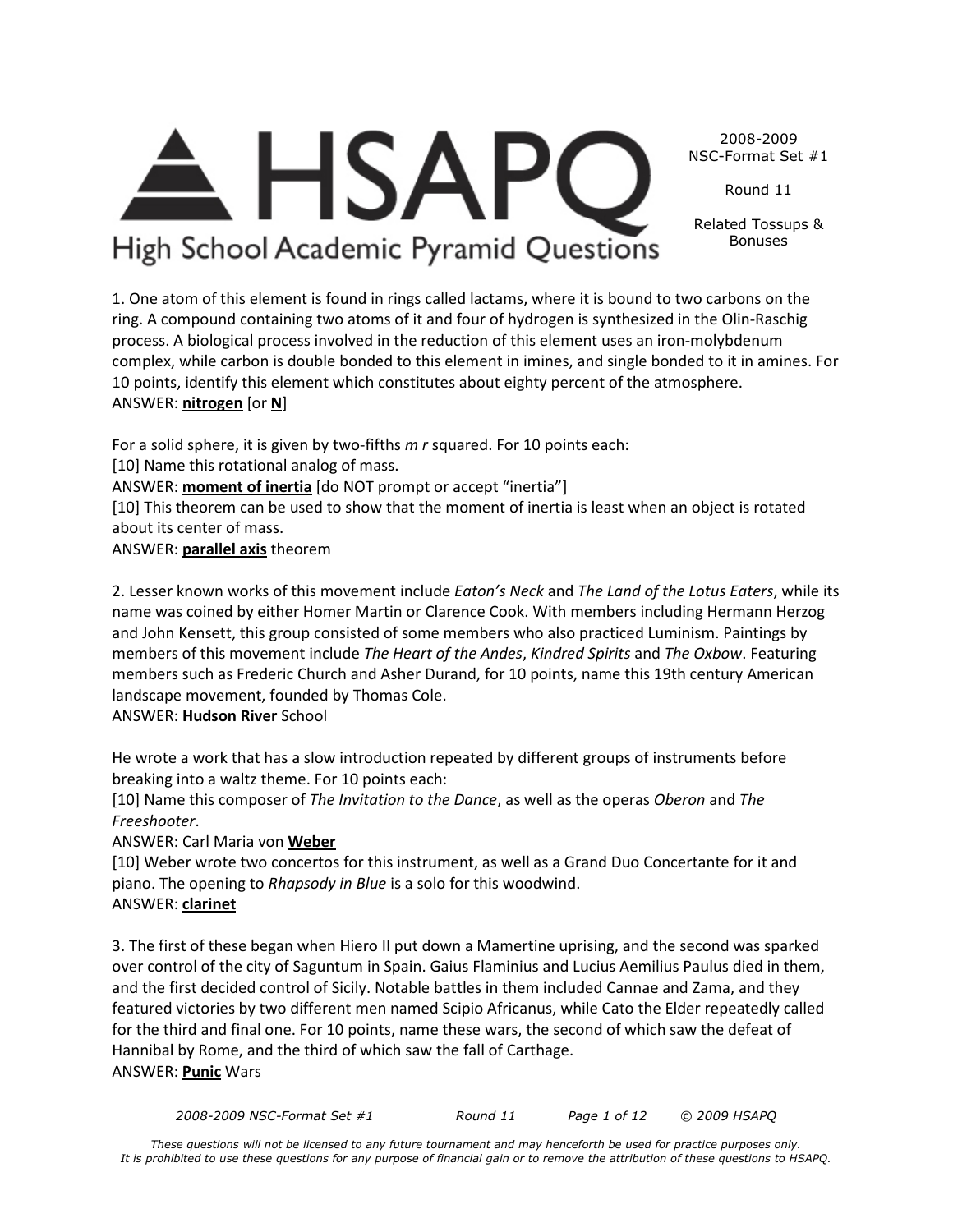They occurred in 1943 and mostly involved servicemen, who beat up Mexican-American youths wearing certain clothing. For 10 points each:

[10] Name these riots named for a style of clothing characterized by tight-cuffed trousers and an oversized jacket with wide, padded shoulders.

ANSWER: **Zoot Suit** Riots

[10] The Zoot Suit Riots took place in this city, which would see more rioting in its Watts neighborhood in 1965 following the arrest of Marquette Frye.

# ANSWER: **Los Angeles**

4. One figure of this name was a daughter of Deucalion who with Zeus was the mother of Latinus and Graecus, while Deucalian's wife Pyrrha is the daughter of this figure. Athena taught this figure needlework and gave her clothing, and Hermes gave her the power of speech after Hephaestus molded her out of clay. The first woman, she was married to Epimetheus, and her most famous action left behind hope. For 10 points, name this woman who let loose the evils of the world by opening her namesake box.

# ANSWER: **Pandora**

Answer the following about some named items from Norse myth, for 10 points each.

[10] The sword known as Nothung, Balmung, or Gram was owned by this son of Sigmund, killer of Fafnir, and hero of the *Volsung*cycle.

ANSWER: **Sigurd** [or **Sigfried**; prompt on "Hart"]

[10] Examples of these items include Frey's Skidbladnir, which could fold up and fit in a pocket, and Hrym's Naglfar, which was made of clipped fingernails and toenails.

ANSWER: **ship** [accept equivalents]

5. A porter delivers a Christmas tree during this play, and the maid Anne Marie takes care of the children Ivar, Bobby, and Emma. A terminally ill but wealthy doctor is secretly in love with the protagonist, who had forged her husband's name on a loan that funded his year in Italy. The protagonist convinces her husband to hire Christine Linde for a bank job, but that action results in the firing of Nils Krogstad. For 10 points, name this play in which Torvald Helmer is left by Nora, a work of Henrik Ibsen. ANSWER: *A Doll's House*

The final stage instructions of this work imply a loop with the Martin family instead of the Smith family, whose maid is named Mary. For 10 points each:

[10] Name this play whose title comes from a person mentioned in passing by the Fire Chief. ANSWER: *The Bald Soprano* [or *The Bald Prima Donna*; or *La Cantatrice Chauve*] [10] *The Bald Soprano* is a play by this Romanian-born French dramatist. He was associated with the Theater of the Absurd, and also wrote the play *Rhinoceros*. ANSWER: Eugene **Ionesco** [or Eugen **Ionescu**]

6. Experiments which flew in the face of this school of thought included the preference of Harlow's monkeys for "cloth mother" over "wire mother." Two competing doctrines of this school are molar and molecular, the former dismissing the claimed proximal causes that the latter determines. One of its most famous proponents invented the operant conditioning chamber and studied the development of superstition in pigeons, B.F. Skinner. For 10 points, identify this school of thought in psychology which suggests that all actions ought to be interpreted as the eponymous phenomena. ANSWER: **behaviorism**

*2008-2009 NSC-Format Set #1 Round 11 Page 2 of 12 © 2009 HSAPQ*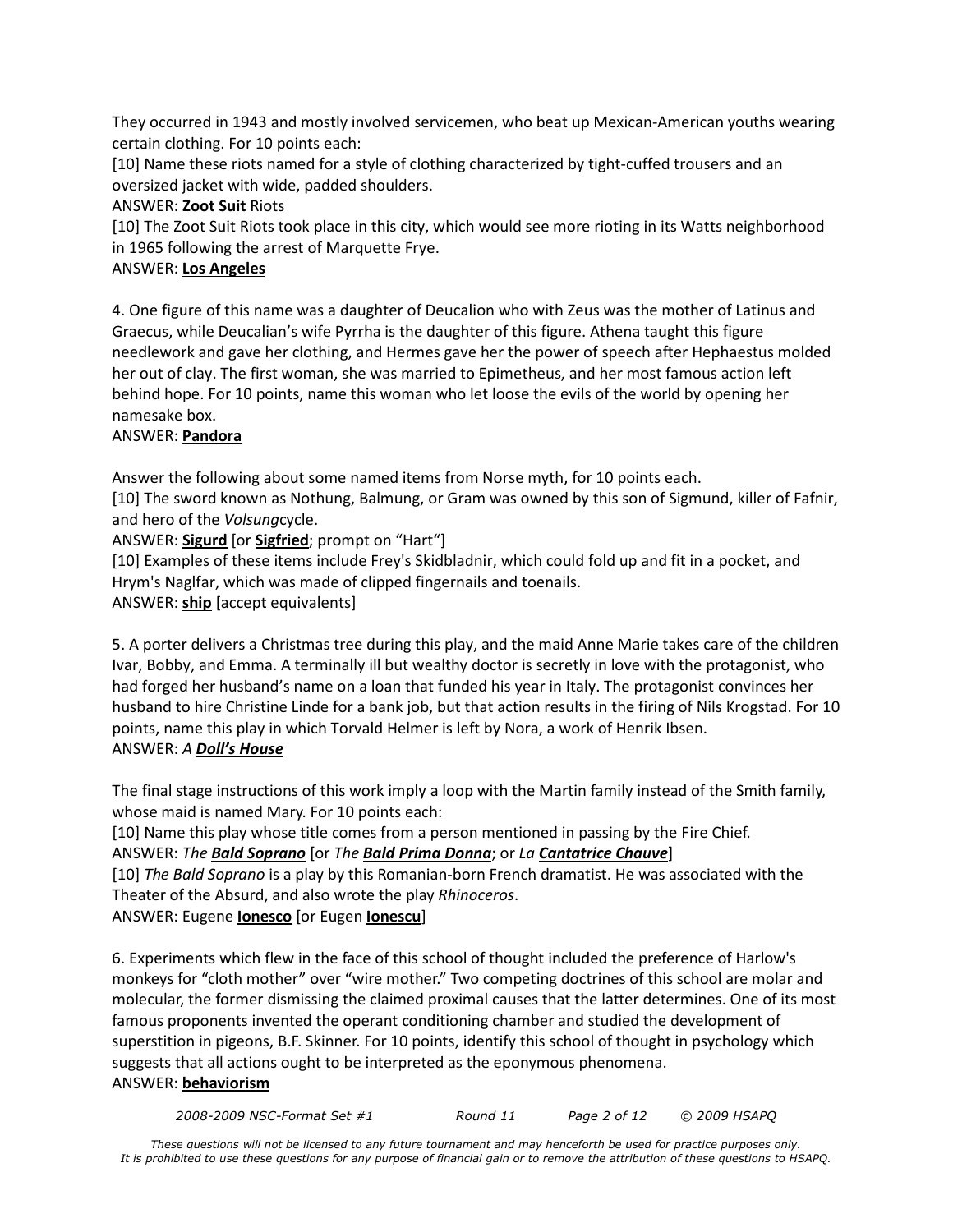It argues that the government does not need to intervene to offset externalities because the market will work them out on its own. For 10 points each:

[10] Name this economic theorem first presented in "The Problem of Social Cost." ANSWER: **Coase**'s theorem

[10] The Coase theorem deals with these types of goods, a case of positive externalities. The free rider problem arises because they are freely available and aren't consumed. ANSWER: **public** goods

7. One of its victims may have lamented that he was killed at "[the hands] of a valet", or he may have unsuccessfully pleaded with Besme the German to "respect these white hairs". It was the result of a fight that broke out during the wedding of Marguerite of Valois, and the aforementioned Gaspard de Coligny was its most famous victim. Scholars differ as to whether Henry of Guise or Catherine de Medici was the orchestrator of this attack. For 10 points, name this 1572 massacre of over 30,000 Huguenots which occurred on a certain saint's day.

ANSWER: **St. Bartholomew's Day Massacre** [or **Massacre de la Saint-Barthélemy**]

This first President of Serbia carried out ethnic cleansing of Muslims. For 10 points each:

[10] Name this man who lost an election in the year 2000 to Vojislav Koštunica, who eventually turned this man over to the War Crimes Tribunal in The Hague.

ANSWER: Slobodan **Milošević**

[10] This city in Ohio is the namesake of the 1995 accords that ended the Bosnian War. ANSWER: **Dayton**

8. The Bloch-Floquet theorem is applicable to certain types of crystals which can control the flow of these particles. Gamma is used to represent one of these on a Feynman diagram. The term Einstein is used to refer to a mole of them, and the absorption of this gauge boson of electromagnetism must be accompanied by a change of plus or minus 1 in the L quantum number and no change in the spin quantum number. Possessing zero rest mass, for 10 points, identify these particles which can be described as quantized units of light.

ANSWER: **photon** [accept: **electron** before "Einstein"]

Answer the following about population ecology, for 10 points each.

[10] This term refers to the supportable population of an organism in the environment given all of the needs and restraints of that organism, such as food, water, and habitat.

### ANSWER: **carrying capacity**

[10] This model, which resembles an S, often represents population growth, and accounts for the population's leveling off due to attaining carrying capacity.

ANSWER: **logistic** function [or **logistic** curve; or **logistic** growth; or **logistic** model]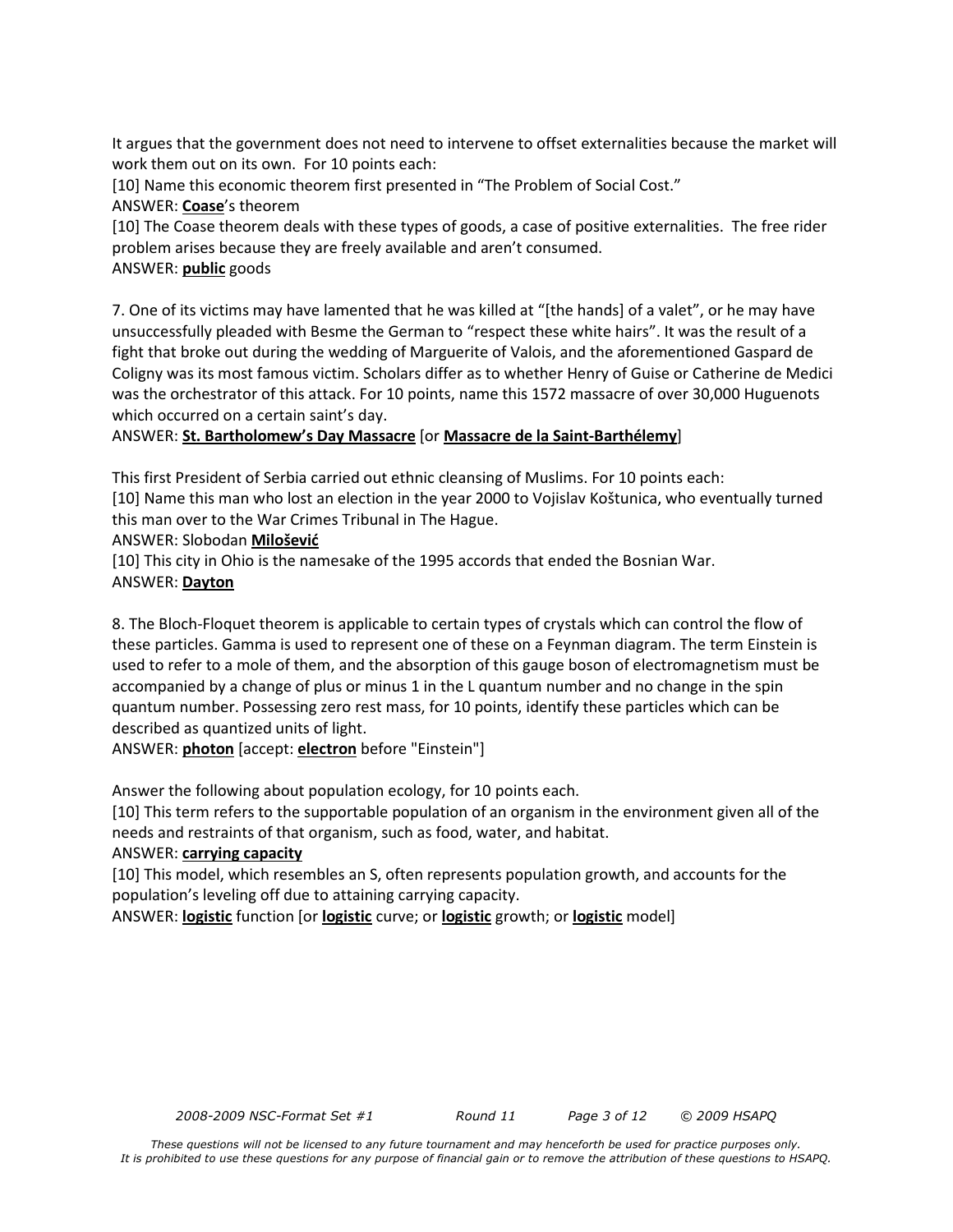# A HSAPQ High School Academic Pyramid Questions

2008-2009 NSC-Format Set #1

Round 11

Category Quiz Bonus Choices

**Arts Current Events Geography History Literature Math Calculation Mythology Social Science**

**Arts Current Events Geography History Literature Math Calculation Mythology Social Science**

*2008-2009 NSC-Format Set #1 Round 11 Page 4 of 12 © 2009 HSAPQ*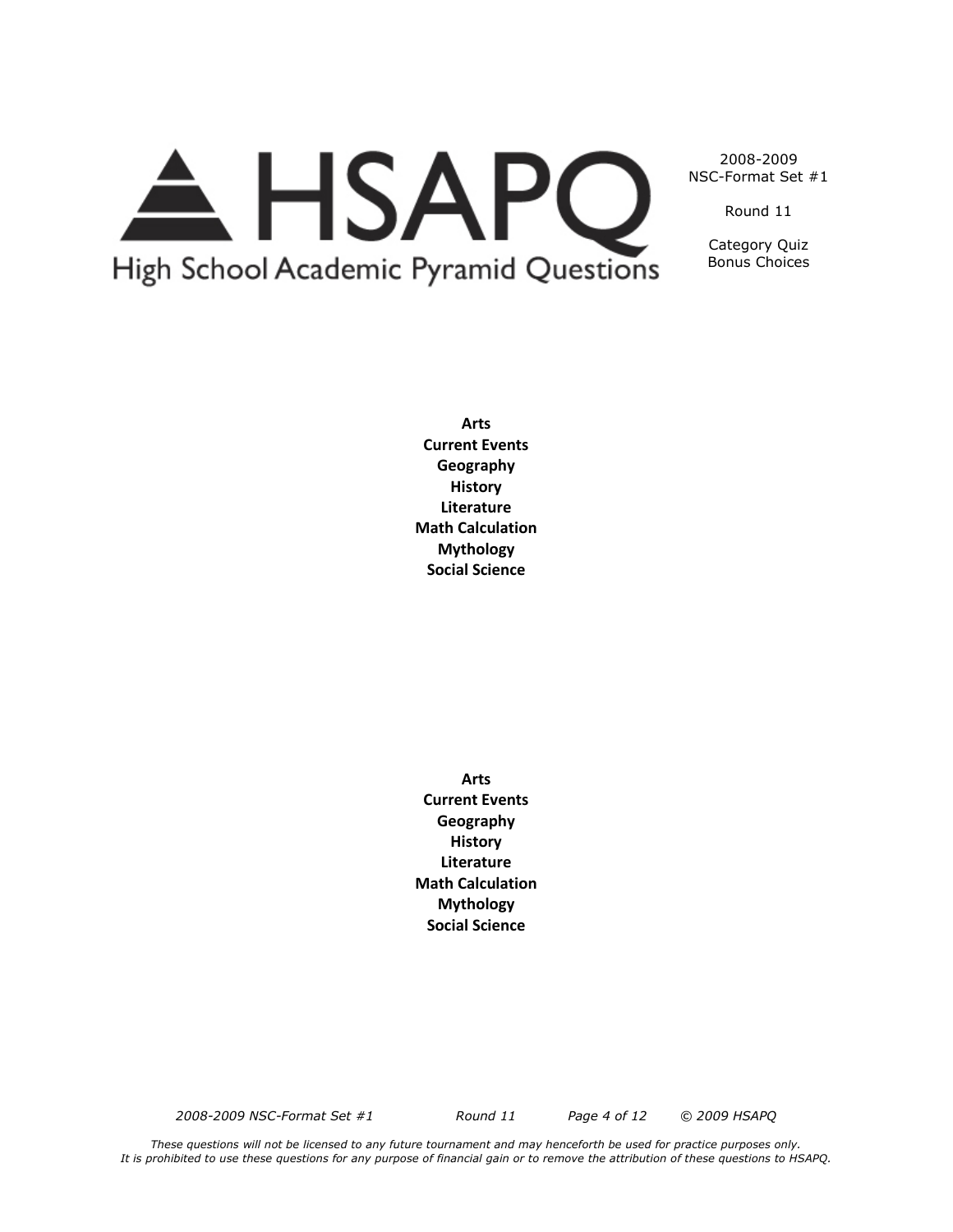2008-2009 NSC-Format Set #1

Round 11

Category Quiz Tossups

# High School Academic Pyramid Questions

**HSAP** 

9. In one episode of this show, Cousin Ray claimed that shrimp were turning pink because they were happy to see the main character, while another featured a pair of dueling puppets named Tender and Flaky. In the episode "Circle of Life," this show's main character is tricked into buying dozens of donuts by his sister Marsha. Other recurring figures on this show include a kitchen equipment store manager named "W" and nutritional anthropologist Deb Duchon. For 10 points, identify this Food Network show starring the host of *Feasting on Asphalt*, Alton Brown. ANSWER: *Good Eats*

10. The drying of the prehistoric Lake Minchin created the Uru Uru Lake, as well as the Coipasa and Uyuni salt flats in this country, and its highest points include Illimani and Sajama. The source of the Beni and Mamore rivers, the largest cities of this country include Oruro, El Alto, Cochabamba and Santa Cruz, while its Desaguadero River drains into Lake Poopo. The location of the silver mines of Potosi, for 10 points, name this country which shares Lake Titicaca with Peru, a land-locked South American nation with capitals at La Paz and Sucre.

# ANSWER: **Bolivia**

11. Terumasa Hino transcribed this man's solos, and Wayne Shorter composed tracks like "Pinocchio" on this man's *Nefertiti*. His collaboration with guitarist John McLaughlin can be found on *In a Silent Way*, and his second quintet included Herbie Hancock. His fusion style was preceded by works like "Cookin'" and "Birth of the Cool," and his bestselling album used modal jazz in the opening track "So What?." For 10 points, name this Jazz trumpeter who worked with Paul Chambers and John Coltrane in his first quintet and recorded the live album *My Funny Valentine* as well as *Kind of Blue*. ANSWER: Miles **Davis**

12. The Zhegalkin polynomials form a basis for this system, as does the Sheffer stroke. The De Morgan identities can apply to expressions in this system, with which there is associated a namesake satisfiability problem, which the Cooke-Levin theorem holds is NP complete. Most programming languages have comparison operators that return a data type named for it. Including derived operations such as an exclusive version of one operator, for 10 points, identify this system of operations on a set, whose basic binary operators are "or" along with "and." ANSWER: **Boolean** logic

*2008-2009 NSC-Format Set #1 Round 11 Page 5 of 12 © 2009 HSAPQ*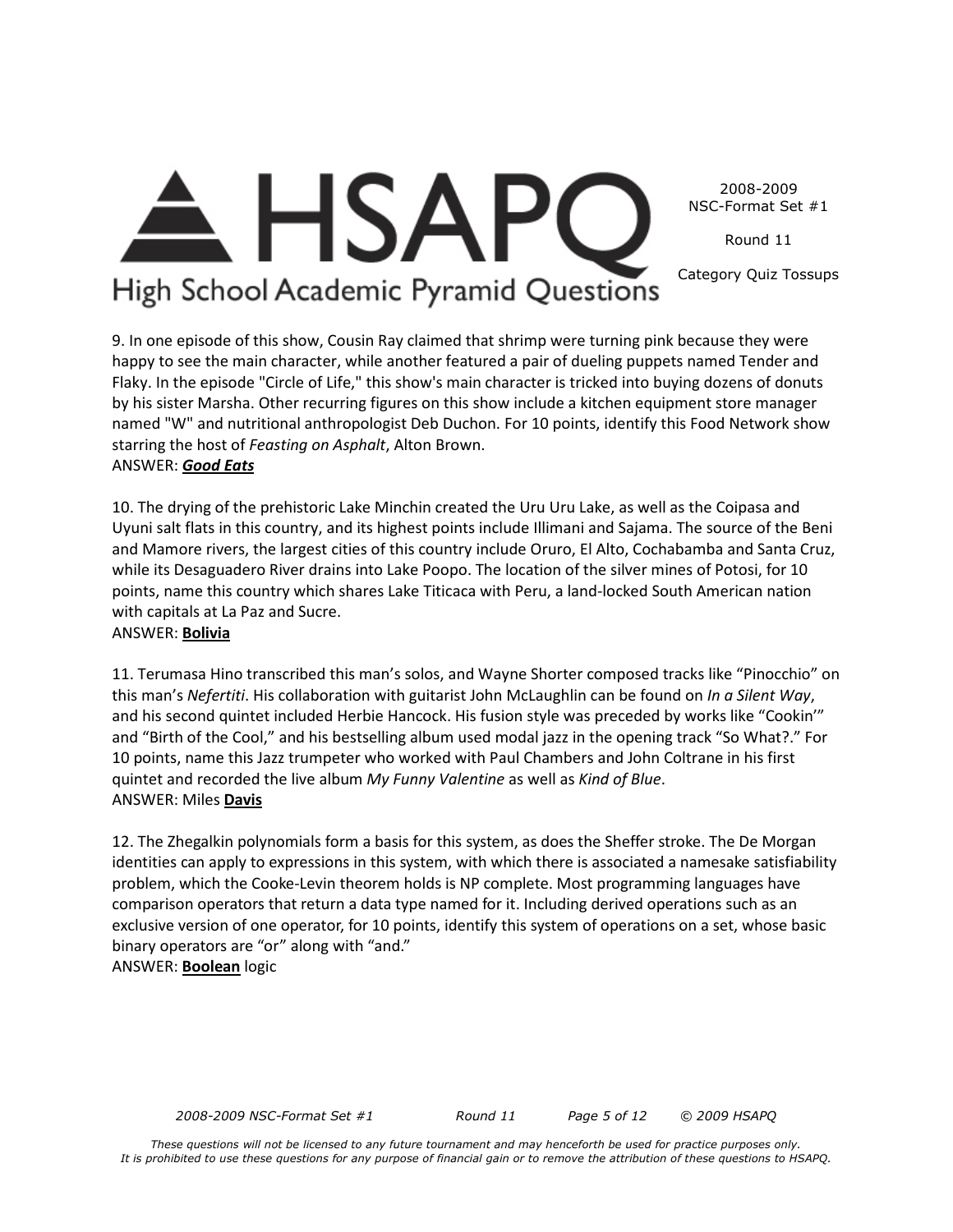13. This nation's war with Britain saw the victory of Charles Grant and Archibald Campbell, which resulted in the Treaty of Yandabo, and during World War II, the Chindits of Orde Wingate fought here. The location of the early kingdoms of Taungoo and Konbaung, this country was ruled by U Nu after its independence until an overthrow by Ne Win. Ruled since 1992 by Than Shwe, for 10 points, name this Asian nation from which both the Nobel Peace Prize recipient Aung San Su Kyi and former Secretary General of the United Nations, U Thant, are from.

### ANSWER: **Burma** [or **Myanmar**]

14. This character sails aboard the *Adventure* being taken in by a farmer's nine-year-old daughter. This character inspects the Grand Academy of Balnibari, where he discovers impractical solutions to agricultural problems. He serves as a physician aboard the *Antelope* before he is taken to Mildendo, and this character argues in favor of the Blefuscu prisoners of war during his time in Lilliput. For 10 points, name this character whose "Travels" title a novel by Jonathan Swift. ANSWER: Lemuel **Gulliver**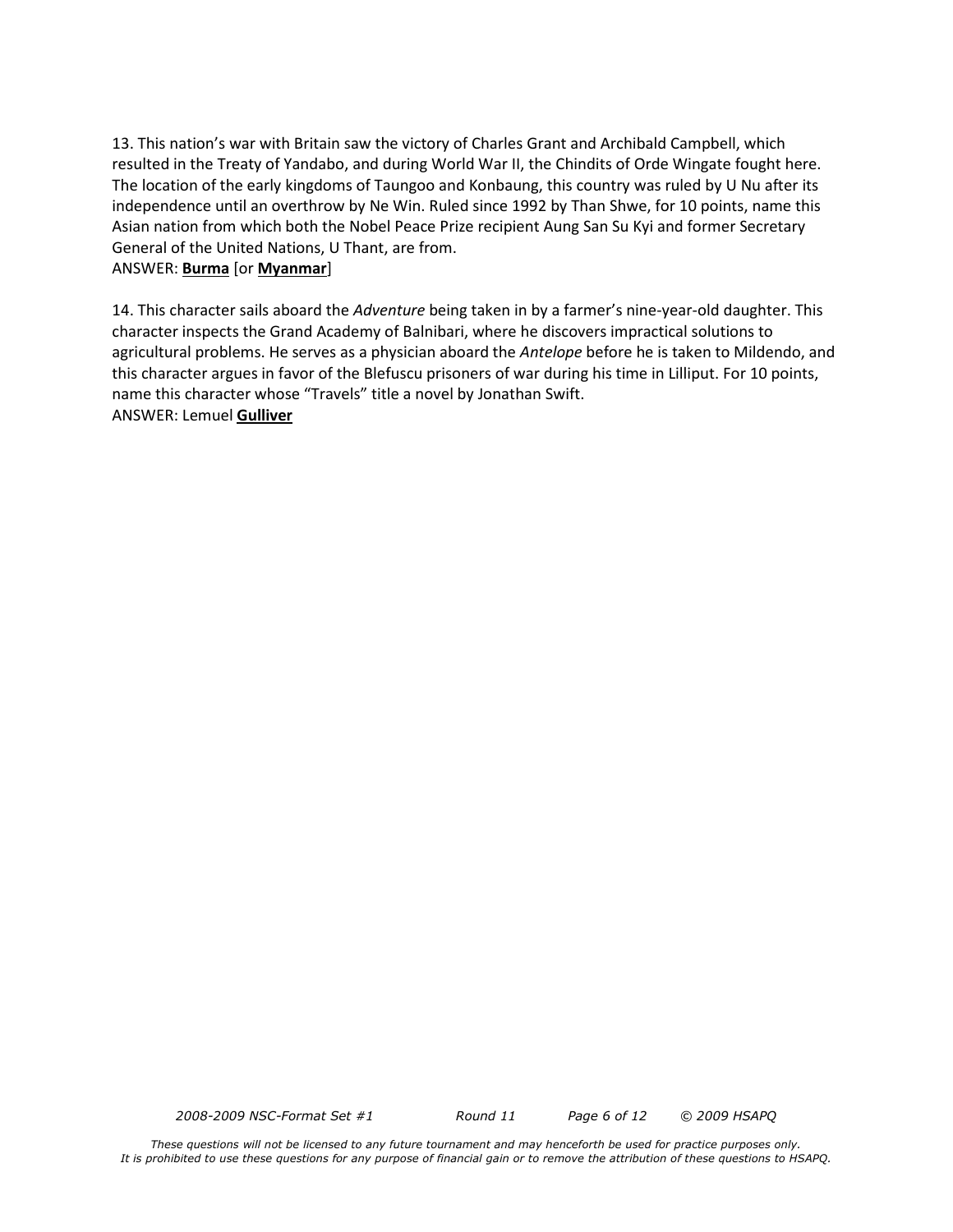# <del>A</del> HSAPC High School Academic Pyramid Questions

NSC-Format Set #1 Round 11

2008-2009

Category Quiz Bonuses

# **Arts**

He discusses modern architecture in the collection *Toward an Architecture*, and he designed several buildings in Chandigarh, India. For 15 points, name this Swiss-born French architect who also designed the Villa Savoye and Notre Dame du Haut.

ANSWER: **Le Corbusier** [or Charles-Édouard **Jeanneret**-Gris]

# **Current Events**

He threatened to suspend state dealings with Bank of America until it restored credit to Republic Windows & Doors. For 15 points, name this governor of Illinois who was arrested by the FBI on federal corruption charges.

ANSWER: Rod **Blagojevich**

# **Geography**

This island is home to Lake Biwa, its country's largest, as well as the Shinano River, and it lies south of the Tsugaru Strait. For 15 points, name this Japanese island home to the cities of Yokohama and Osaka. ANSWER: **Honshu**

### **History**

It was founded after the Xinhai Revolution by Song Jiaoren and Sun Yat-sen. For 15 points, name this political party that retreated to Taiwan under Chang Kai-shek after losing to Mao and the CPC. ANSWER: **Kuomintang** [or **KMT**; or **Chinese Nationalist Party**]

### **Literature**

Regina watches her husband Horace die attempting to climb the stairs in this play, refusing to get him his bottle of medicine. For 15 points, name this drama about the conniving Hubbard family, a work by Lillian Hellman.

ANSWER: *The Little Foxes*

# **Math Calculation**

Take a square with side length of 3 and create an octagon by lopping off from each corner the triangle formed by connecting the trisection points of each side. For 15 points, what is the area of the resulting octagon?

ANSWER: **7** [3\*3-4(1/2)(1\*1)]

*2008-2009 NSC-Format Set #1 Round 11 Page 7 of 12 © 2009 HSAPQ*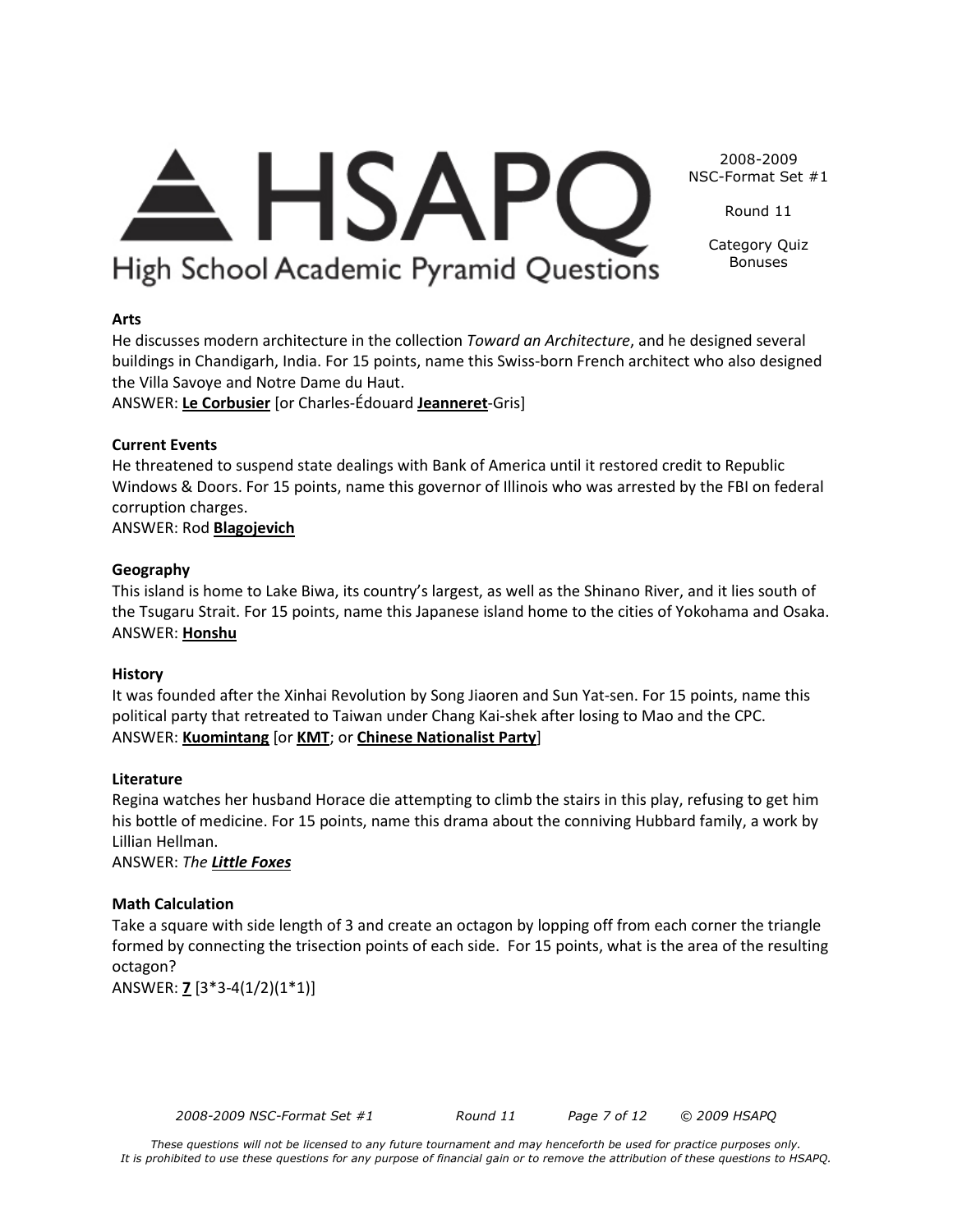#### **Mythology**

This daughter of Ea represented the saltwater ocean. For 15 points, name this dragon goddess who, along with her consort Kingu, tried to destroy her progeny before being defeated by her great-grandson Marduk.

ANSWER: **Tiamat**

#### **Social Science**

This man published a work about the origin of nonviolence, but he is better known for his eight life virtues. For 15 points, name this psychologist, coiner of the term "identity crisis". ANSWER: Erik **Erikson**

*2008-2009 NSC-Format Set #1 Round 11 Page 8 of 12 © 2009 HSAPQ*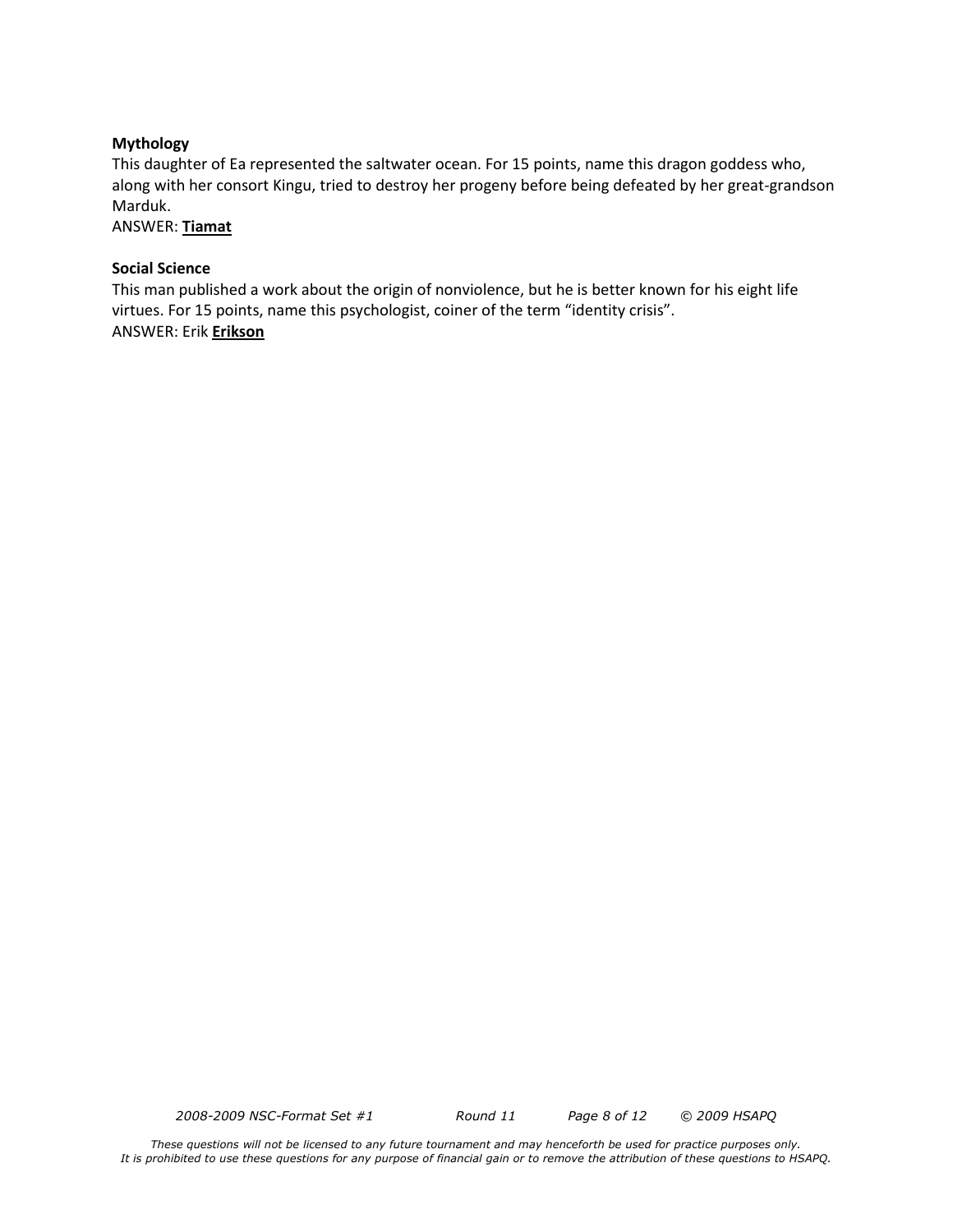2008-2009 NSC-Format Set #1

Round 11

Stretch Phase

# $\triangle$  HSAPC High School Academic Pyramid Questions

15. This quantum mechanical operator arises out of a solution to the spherical harmonics, and its eigenvalues are equal to h bar squared times its namesake quantum number times that number plus one. For a rotating body, kinetic energy is equal to its square over twice the moment of inertia. For 10 points, identify this vector quantity that is given by the radius from the axis of rotation times mass times velocity.

ANSWER: **angular momentum** [do not accept or prompt on "momentum"]

Name these Japanese novels, for 10 points each.

[10] The titular prince adopts and later marries a niece of the Lady Fujitsubo in this work by Murasaki Shikibu that is arguably the world's first novel.

ANSWER: *The Tale of Genji* [or *Genji monogatari*]

[10] The stuttering Mizoguchi burns down the titular Zen Buddhist structure in this novel by Yukio Mishima.

ANSWER: *The Temple of the Golden Pavilion* [or *Kinkakuji*]

[10] The brothers Mitsu and Taka Nedokoro return to their home village, where murder, incest, and two developmentally disabled relatives follow them, in this Kenzaburo Oe novel.

ANSWER: *The Silent Cry* [or *Man'en san'nen no futtoboru*]

16. In this opera, several characters sing "Adieu, warm sunshine" as they usher a group of people indoors, destroying the spurious pretense of celebrating the "King's naming day". One character sings an aria as a plea to the minister Don Fernando, and earlier fails to scare away a man with a murder plot, Pizarro. Jaquino is smitten with Marzelline, daughter of Rocco, and all three admire the courage shown by the gender-bending Leonore. Featuring the incarcerated Florestan, for 10 points, name this opera, the only one by Ludwig van Beethoven.

# ANSWER: *Fidelio*

Name these groups involved in the decline of Ottoman Empire, for 10 points each.

[10] This nationalist group seized power from Sultan Abdul Hamid II and, under the leadership of Talat Pasha, Kemal Pasha, and Enver Pasha, led the Ottoman Empire from 1908 to 1918.

# ANSWER: **Young Turks**

[10] The *devishirme* system drafted children from the Balkans into this exclusive class of troops, which was massacred in the Auspicious Incident of 1826.

# ANSWER: **Janissaries**

[10] One of the lowest points in Ottoman history came with the 1915 to 1916 genocide of this ethnic group, the namesake of a present-day country to the east of Turkey. ANSWER: **Armenians**

*2008-2009 NSC-Format Set #1 Round 11 Page 9 of 12 © 2009 HSAPQ*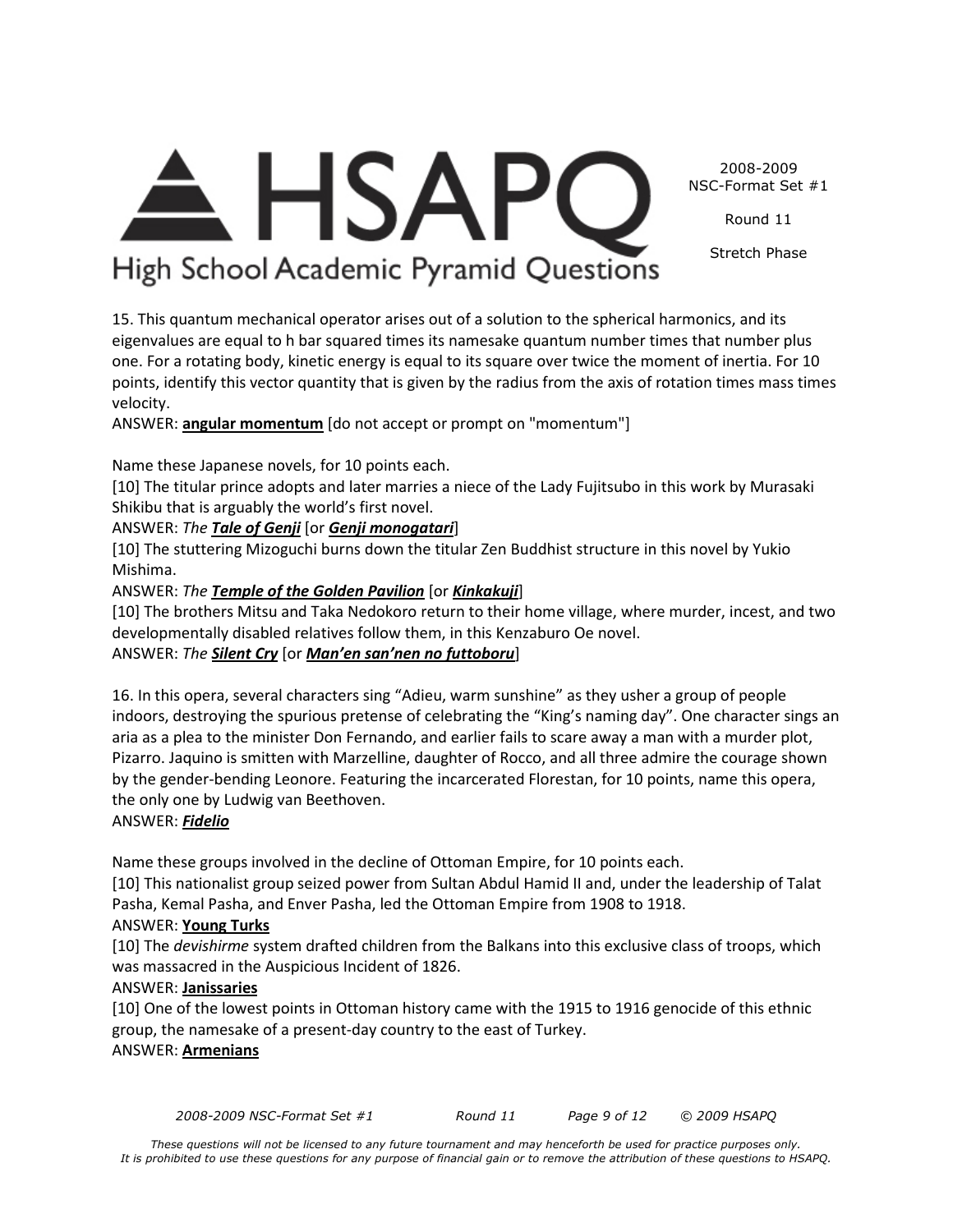17. One empirical function for this is named after Morse, and that function is closely approximated by another one which contains a one over r to the 6th term. In addition to that one named for Lennard and Jones, they can be mathematically expressed as negative gradients of conservative force fields. The product of two charges divided by separation distance is proportional to the one named for Coulomb, and it is usually held to be zero at infinite separation. For 10 points, identify this type of energy possessed by an object by virtue of its position.

# ANSWER: **potential** energy

Buddha discusses three forms of it: the pain of pain, which is straightforward and includes illness; pain of alteration, and pain of formation. For 10 points each:

[10] Give the term for the suffering essential to Buddhism.

# ANSWER: **dukkha**

[10] Found throughout the Pali Canon, the first of these teachings states that dukkha exists, and the second explains where dukkha comes from.

# ANSWER: **Four Noble Truths** [or **Four Truths of the Noble Ones**]

[10] The fourth Noble Truth states that the end of dukkha is possible by following this technique, which is symbolized by a dharma wheel featuring a namesake number of spokes.

# ANSWER: Noble **Eightfold Path**

18. He divided society into Barbarians, Philistines, and the Populace in a work that includes the chapter "Hebraism and Hellenism." In addition to *Culture and Anarchy*, this man wrote an elegy for his friend Arthur Hugh Clough entitled "Thyrsis", but may be better known for a poem in which a philosopher throws himself into a volcano, entitled "Empedocles on Etna." For 10 points, name this British poet who notes that the world has "really neither joy, nor love, nor light," and describes a "darkling plain...where ignorant armies clash by night" in the poem "Dover Beach". ANSWER: Matthew **Arnold**

Name things about the heart, for 10 points each.

[10] This largest artery in the human body is weakened in Marfan's syndrome patients and "overriding" in the tetralogy of Fallott.

# ANSWER: the **aorta**

[10] These fibers named for a Czech scientist conduct an electrical stimulus in conjunction with the sinoatrial node and atrioventricular node to act as the heart's pacemaker.

# ANSWER: **Purkinje** fibers

[10] This eponymous "bundle" is sometimes known as the AV bundle. It transmits the impulse from the AV node to the Purkinje fibers via its fascicular branches.

# ANSWER: the Bundle of **His**

19. This law was orchestrated by former RNC chairman Harry Colmery, and passed due to the lastminute vote of John Gibson. In addition to providing twenty-dollar-per-week unemployment benefits and subsidizing mortgages, it led to a campus construction boom and a social leveling in access to higher education, in an attempt to avoid the post-World War I blunders that led to the Bonus Army incident. For 10 points, name this 1944 act of Congress which provided subsidized tuition and living expenses for veterans attending college.

ANSWER: the first **G.I. Bill** of Rights [or the **Serviceman's Readjustment Act** of 1944; do not accept "Montgomery G.I. Bill," which was a later act]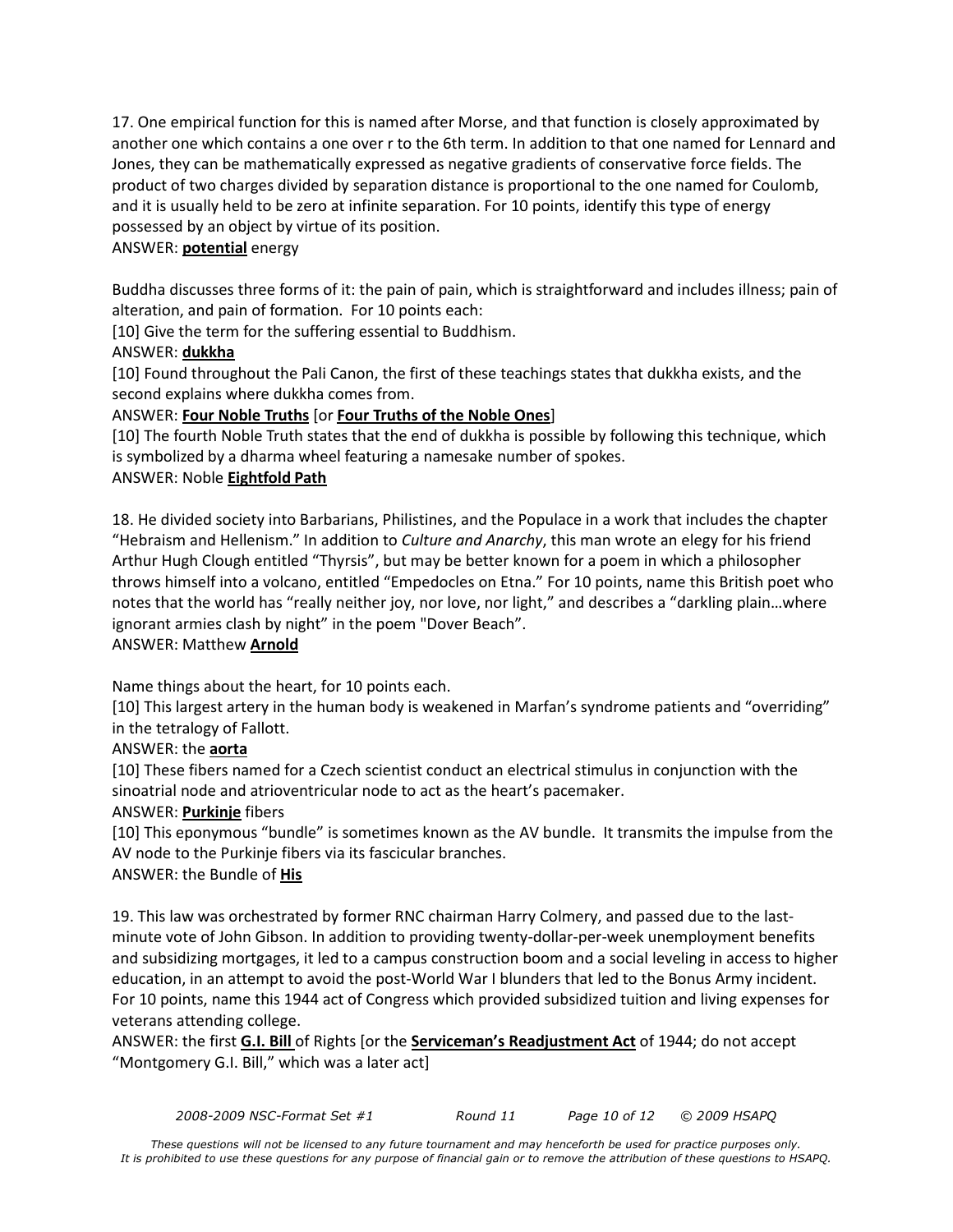This poem claims that "old age should burn and rave at close of day." For 10 points each: [10] Name this poem that urges the listener to "Rage, rage against the dying of the light."

# ANSWER: "**Do Not Go Gentle into that Good Night**"

[10] This Welsh poet who wrote *Under Milk Wood* and *Fern Hill* also penned "Do Not Go Gentle into that Good Night."

# ANSWER: Dylan **Thomas**

[10] Dylan Thomas wrote an autobiography that parodied the title of this James Joyce work in which Stephen Dedalus comes of age.

# ANSWER: *A Portrait of the Artist as a Young Man*

20. Its school in Edessa was closed by imperial edict, and this sect was condemned by one council for denying the title of Theotokos, or God-Bearer, for the Virgin Mary. The Indian portion of this sect was known as the Christians of St. Thomas, and its namesake was an early bishop of Constantinople. Sometimes called the Assyrian Church and the Church of the East, those who reunited with the Roman church in 1551 were called Chaldeans. Condemned at the councils of Ephesus and Chalcedon, for 10 points, name this Christian set that stressed the independence of the human and divine natures of Jesus Christ.

# ANSWER: **Nestorianism**

The first emperor to unify most of India under a single government, he spent the finals days of his life with the sage Bhadrabahu, and he fasted himself to death. For 10 points each:

[10] Name this founder of the Mauryan Dynasty.

ANSWER: **Chandragupta** Maurya [or **Candra Gupta**]

[10] Chandragupta was the grandfather of this ruler, who was known for his renunciation of war after the Kalinga War. He also went about placing his namesake Pillar Edicts throughout India.

ANSWER: **Ashoka** the Great [or **Asoka**; or **Dhamma**; or **Devanampriya Priyadarsi**]

[10] Chandragupta was able to gain control of the Punjab following the 323 BCE death of this ruler, who had earlier won notable victories at the battles of Issus and Gaugamela.

ANSWER: **Alexander the Great** [or **Alexander III** of Macedon; prompt on "Alexander"]

21. Troubadours from this city included Bonifacio Calvo and Lanfranc Cigala, and ruling families of it included the Obertenghi and Fieschi. The controller of the cities of Cembalo, Soldaia and Caffa in the Crimea, this city provided aid to France in the Siege of Mahdia. Benedetto Zaccaria was victorious over Ugolino della Gherardesca while fighting for this city against Pisa at the Battle of Meloria, although the War of Chioggia saw it lose to its greatest rival. For 10 points, name this city from which Andrea Doria and Christopher Columbus hailed, the rival of Venice.

# ANSWER: **Genoa**

The subject of this work is a student named Marie van Goethem. For 10 points each:

[10] Name this sculpture of a wax figure wearing a tutu and standing on a wood base.

# ANSWER: *Little Dancer of Fourteen Years* [or *Petite Danseuse de Quatorze Ans*]

[10] *Little Dancer of Fourteen Years* was sculpted by this French impressionist. His paintings include *Portrait of the Bellelli Family* and *Ballet Rehearsal.*

# ANSWER: Edgar **Degas**

[10] Degas is also noted for paintings featuring these animals, which can be seen in *At the Races*. The head of one of these creatures emerges from a curtain in Fuseli's *The Nightmare*. ANSWER: **horse**s

*2008-2009 NSC-Format Set #1 Round 11 Page 11 of 12 © 2009 HSAPQ*